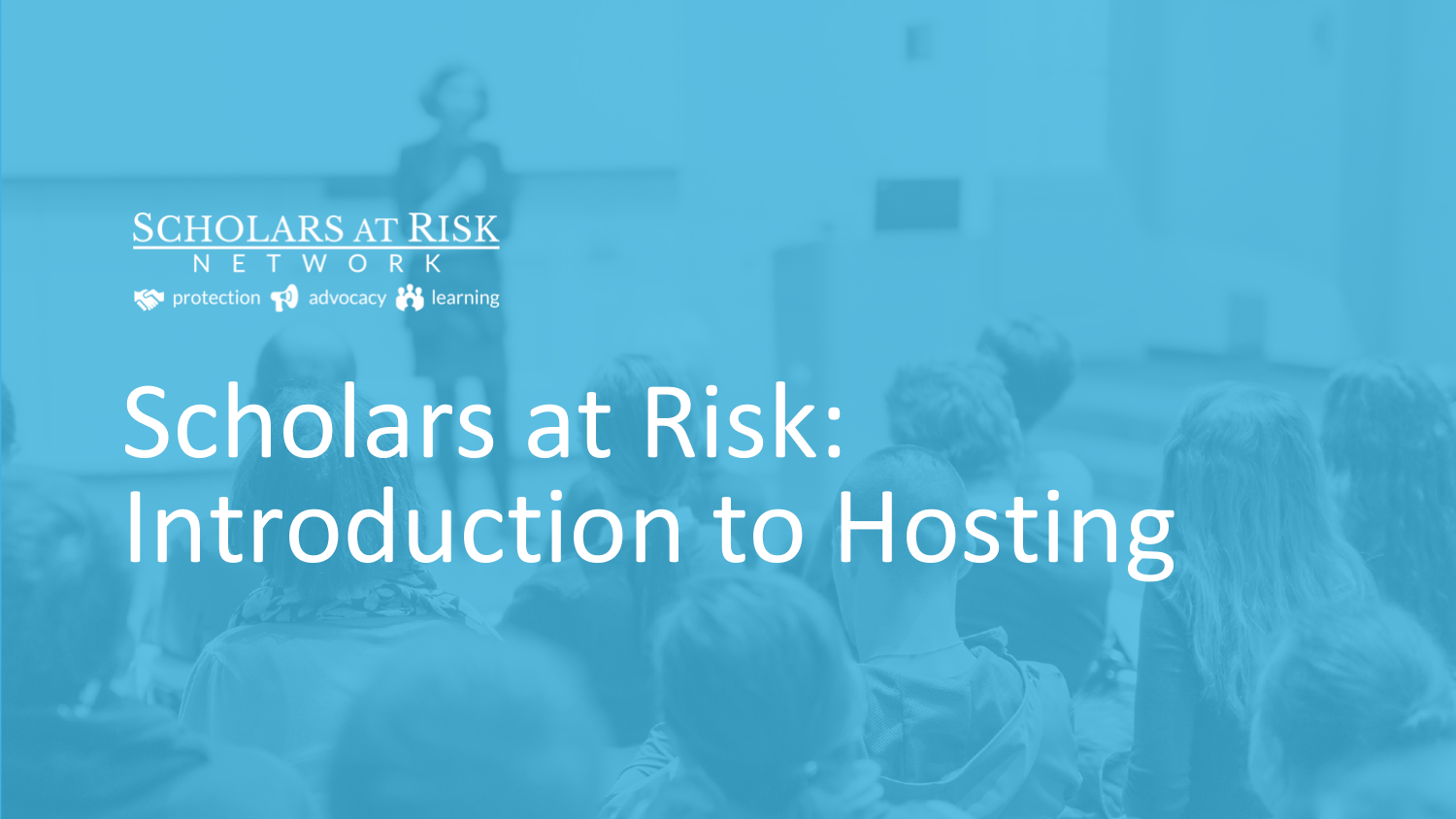# SAR's work encompasses three key areas

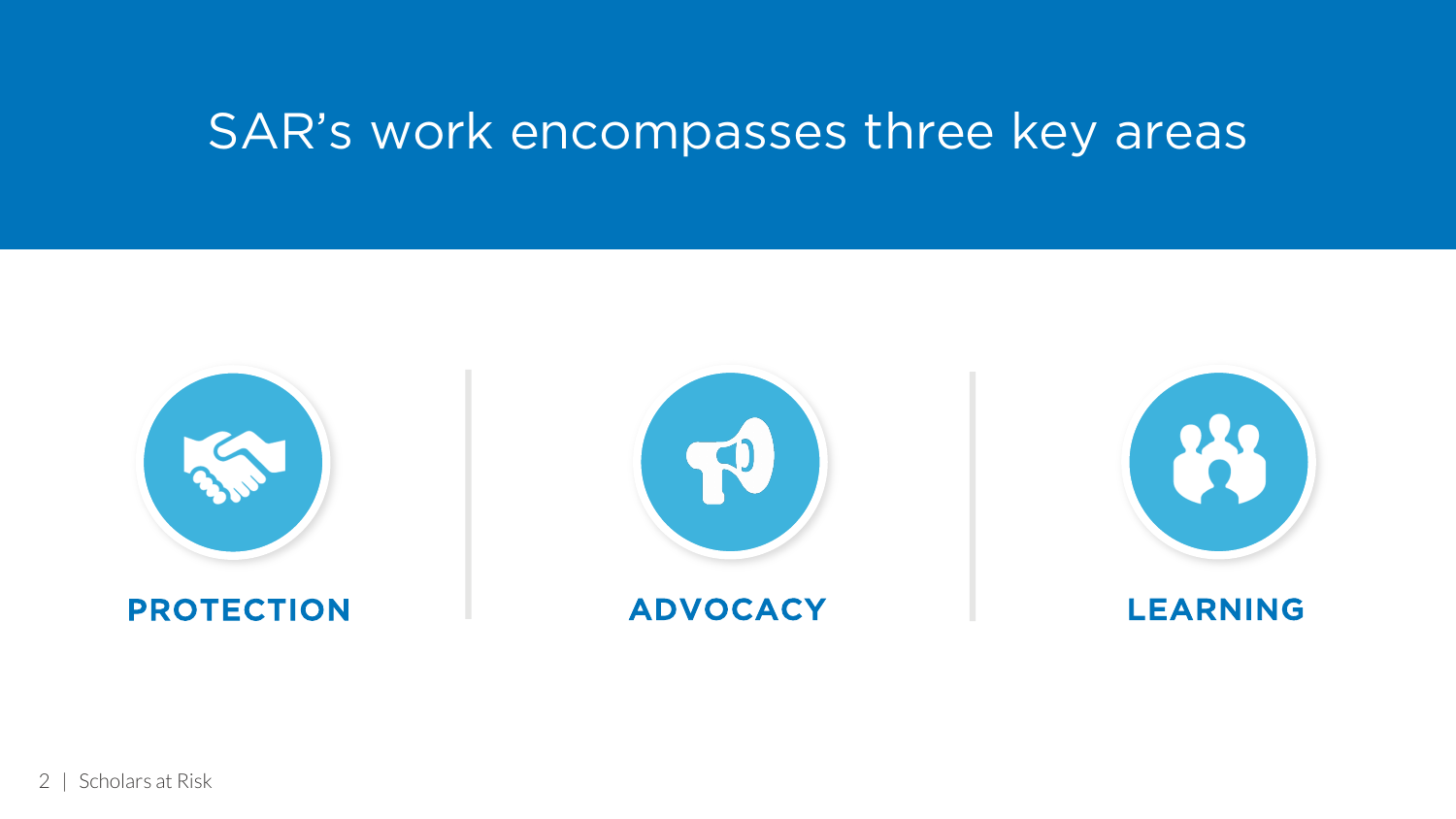

## Scholars at Risk: How to Host

#### **SAR Assessment Process**

§ Risk; Scholarship; Fit | Applications & Materials

#### **Identifying a Scholar to Host**

■ Process, Timeline, Committee, Considerations | Nominations, Interviews, and Offers (duration)

#### **Preparing for Arrival**

■ Academic Mentor, Administrative Liaison, Visas, Housing, Travel, Security

### **Support During Placement**

■ Orientation, Mentorship, Professional Development, Regular Check-ins

#### **Post-Placement**

- Transition Assistance | Growing a Network of Support
- 3 | Scholars at Risk